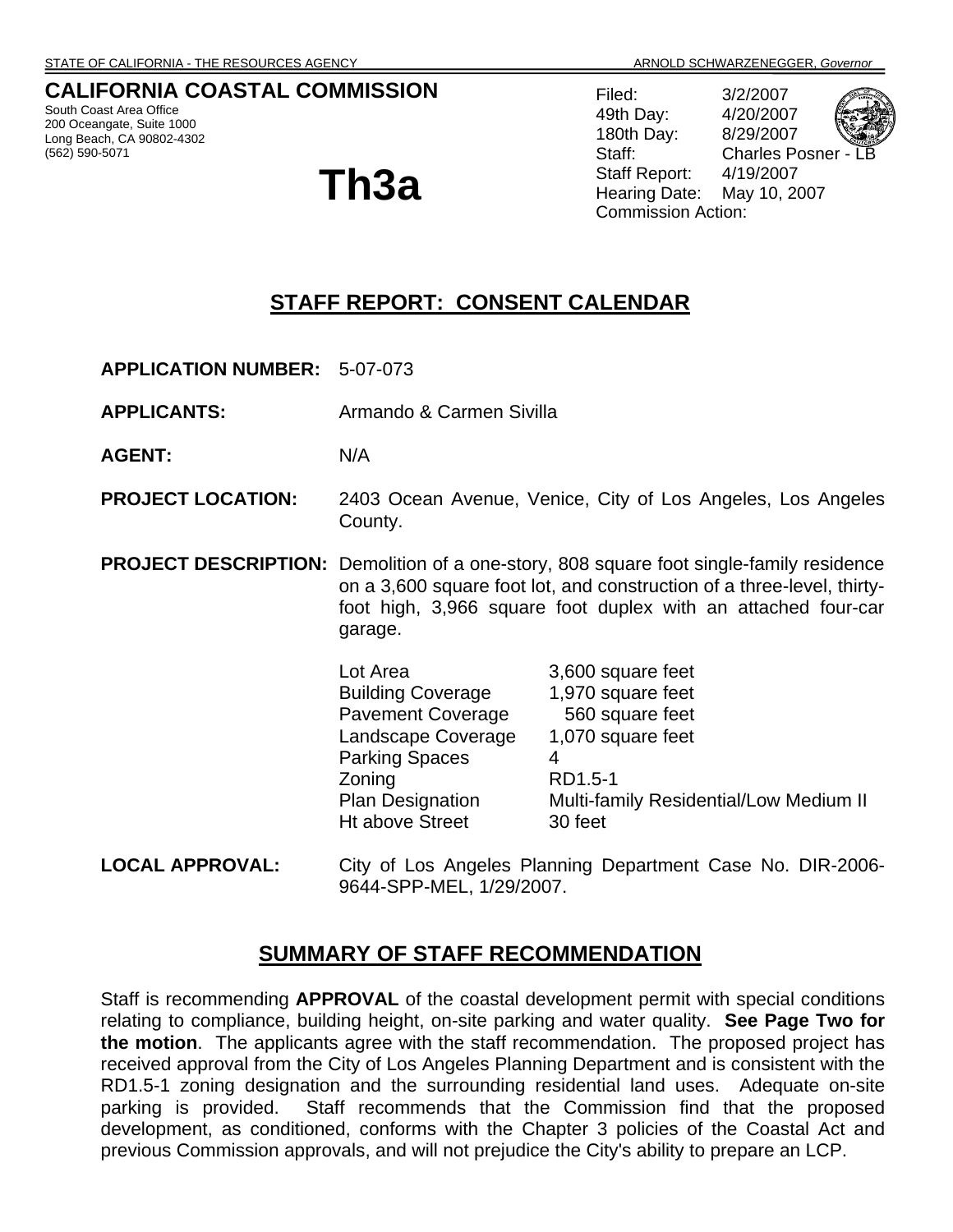# **SUBSTANTIVE FILE DOCUMENTS:**

- 1. Certified Land Use Plan for Venice, City of Los Angeles, 6/14/2001.
- 2. Coastal Development Permit 5-03-073 (Ruta: 2508 Ocean Avenue).
- 3. Coastal Development Permit 5-05-366 (2612 Ocean Avenue, LLC).
- 4. Coastal Development Permit 5-06-282 (Grill: 2423 Ocean Avenue).
- 5. Coastal Development Permit 5-06-369 (Sivilla: 2411 Ocean Avenue).

# **STAFF RECOMMENDATION:**

The staff recommends that the Commission adopt the following resolution to **APPROVE** the coastal development permit application with special conditions:

## **MOTION:** *"I move that the Commission approve the coastal development permit applications included on the consent calendar in accordance with the staff recommendations."*

Staff recommends a **YES** vote. Passage of this motion will result in approval of all the permits included on the consent calendar. An affirmative vote by a majority of the Commissioners present is needed to pass the motion.

# **I. Resolution: Approval with Conditions**

The Commission hereby **APPROVES** a coastal development permit for the proposed development and adopts the findings set forth below on grounds that the development as conditioned will be in conformity with the policies of Chapter 3 of the Coastal Act and will not prejudice the ability of the local government having jurisdiction over the area to prepare a Local Coastal Program conforming to the provisions of Chapter 3 of the Coastal Act. Approval of the permit complies with the California Environmental Quality Act because either 1) feasible mitigation measures and/or alternatives have been incorporated to substantially lessen any significant adverse effects of the development on the environment, or 2) there are no further feasible mitigation measures or alternatives that would substantially lessen any significant adverse impacts of the development on the environment.

## **II. Standard Conditions**

- 1. Notice of Receipt and Acknowledgment. The permit is not valid and development shall not commence until a copy of the permit, signed by the permittee or authorized agent, acknowledging receipt of the permit and acceptance of the terms and conditions, is returned to the Commission office.
- 2. Expiration. If development has not commenced, the permit will expire two years from the date this permit is reported to the Commission. Development shall be pursued in a diligent manner and completed in a reasonable period of time. Application for extension of the permit must be made prior to the expiration date.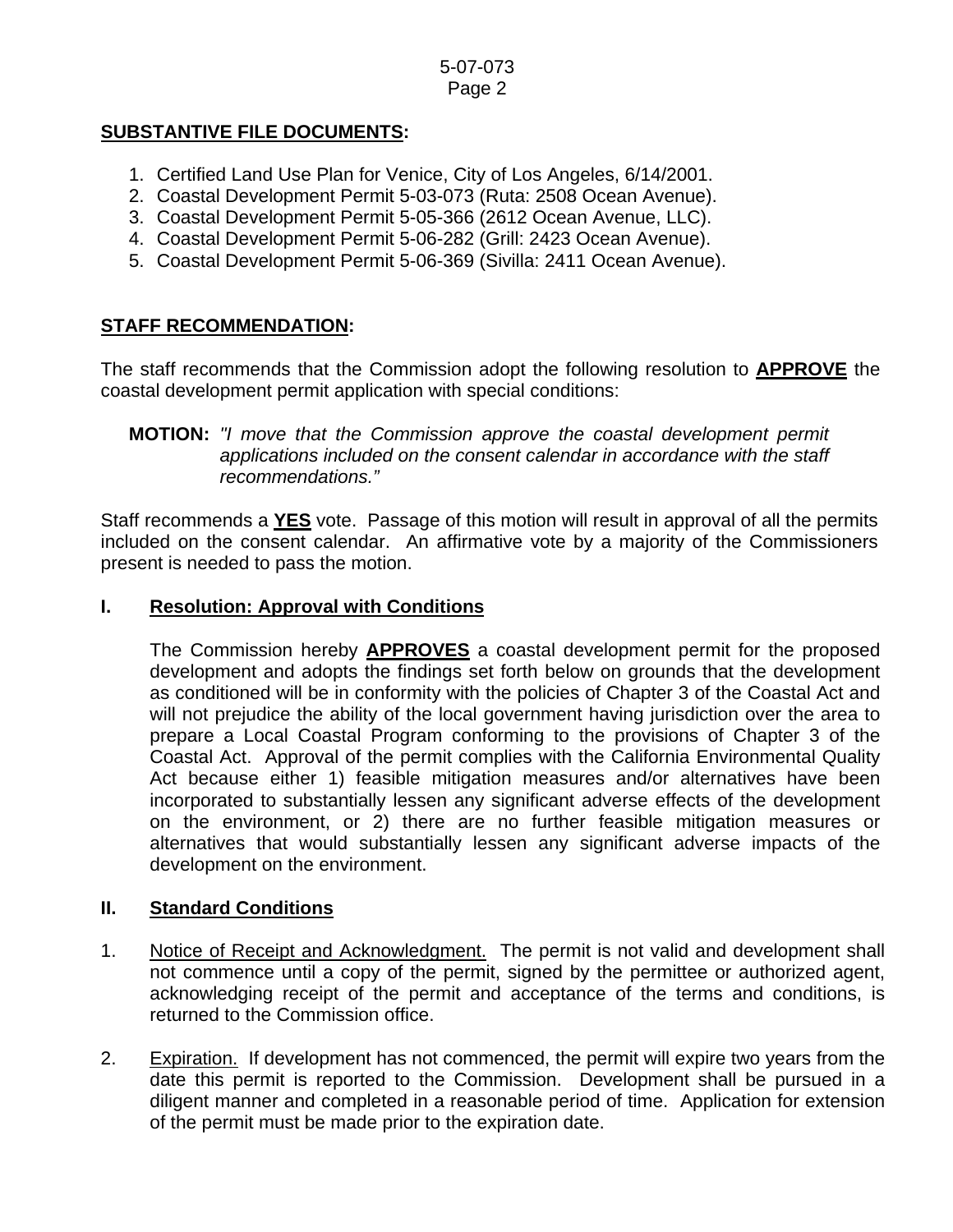#### 5-07-073 Page 3

- 3. Interpretation. Any questions of intent or interpretation of any condition will be resolved by the Executive Director or the Commission.
- 4. Assignment. The permit may be assigned to any qualified person, provided assignee files with the Commission an affidavit accepting all terms and conditions of the permit.
- 5. Terms and Conditions Run with the Land. These terms and conditions shall be perpetual, and it is the intention of the Commission and the permittee to bind all future owners and possessors of the subject property to the terms and conditions.

#### **III. Special Conditions**

#### 1. Permit Compliance

 Coastal Development Permit 5-07-073 permits the demolition of a single-family residence and the construction of a duplex (two residential units). Any proposed change in the number of units or change in use shall be submitted to the Executive Director to determine whether an amendment to this permit is necessary pursuant to the requirements of the Coastal Act and the California Code of Regulations. All development must occur in strict compliance with the proposal as set forth in the application, subject to any special conditions. Any deviation from the approved plans must be submitted for review by the Executive Director to determine whether an amendment to this coastal development permit is required.

#### 2. Building Height

The maximum height of the structure shall not exceed thirty feet (30') above the centerline of the fronting right-of-way (Ocean Avenue). Chimneys, exhaust ducts, ventilation shafts and other similar devices essential for building function are limited to 35 feet above the centerline of the fronting right-of-way. This permit approves no roof access structure that exceeds a height of thirty feet (30').

#### 3. On-site Parking

A minimum of four (4) parking spaces shall be provided and maintained on the site to serve the two permitted residential units. Vehicular access to the site shall be taken only from the rear alley (Eastern Court).

#### 4. Construction Responsibilities and Debris Removal

By acceptance of this permit, the applicants agree that the permitted development shall be conducted in a manner that protects water quality pursuant to the implementation of the following Best Management Practices:

- (a) No demolition/construction materials, equipment, debris, or waste will be placed or stored where it may be subject to wind or rain erosion and dispersion.
- (b) Any and all demolition/construction material shall be removed from the site within ten days of completion of demolition/construction and disposed of at an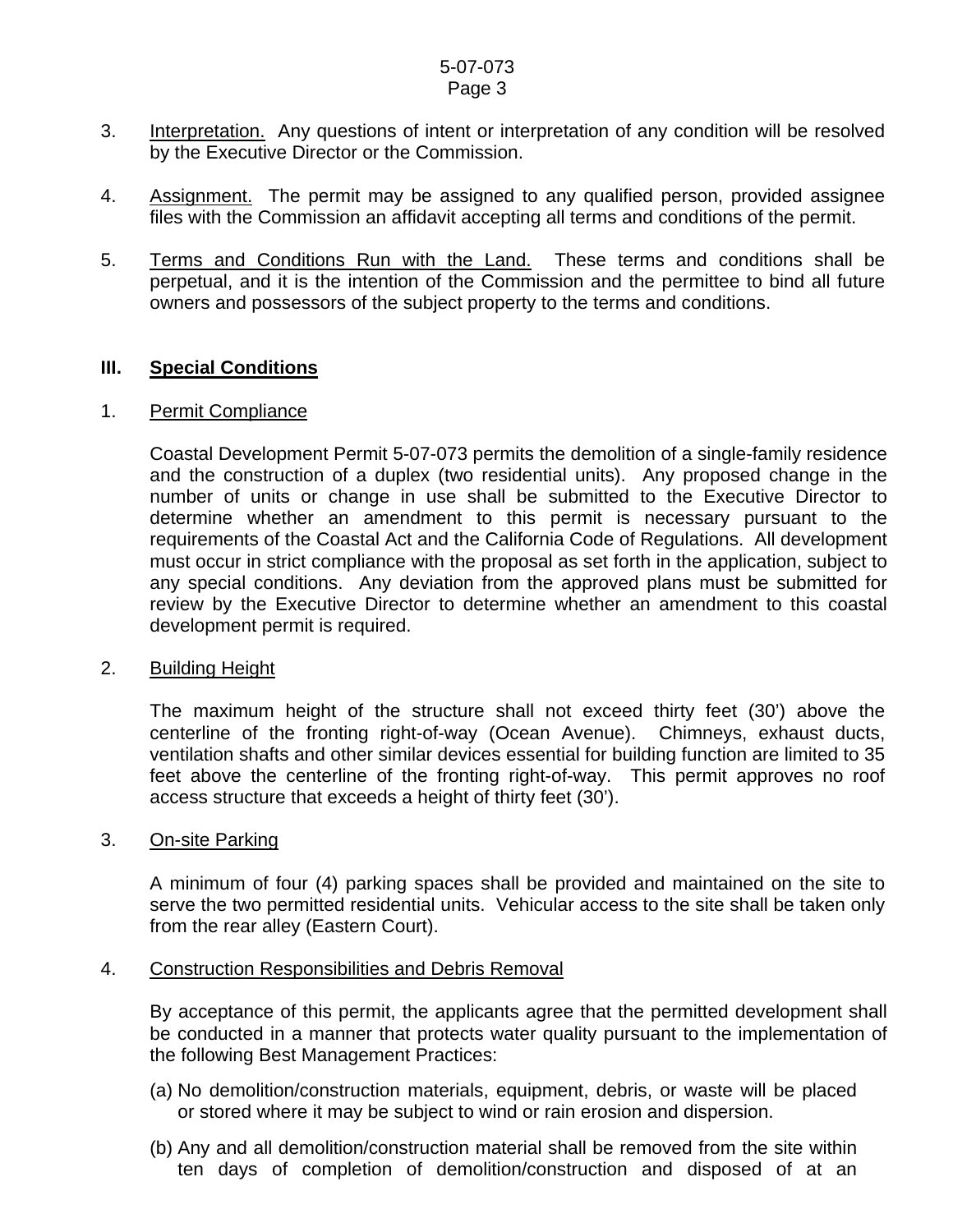#### 5-07-073 Page 4

appropriate location. If the disposal site is located within the coastal zone, a coastal development permit or an amendment to this permit shall be required before disposal can take place.

- (c) Erosion control/sedimentation Best Management Practices (BMPs) shall be used to control sedimentation impacts to coastal waters during construction. BMPs shall include, but are not limited to: placement of sand bags around drainage inlets to prevent runoff/sediment transport into the sea.
- (d) No runoff, site drainage or dewatering shall be directed from the site into any canal or street that drains into a canal, unless specifically authorized by the California Regional Water Quality Control Board.

## **IV. Findings and Declarations**

The Commission hereby finds and declares:

## **A. Project Description**

The applicants propose to demolish a one-story single-family residence and construct a thirtyfoot high, 3,966 square foot duplex with an attached four-car garage (See Exhibits). The 3,600 square foot project site is located in Southeast Venice, one hundred feet east of Eastern Canal and the Venice Canals neighborhood (Exhibit #2). The existing residence on the site was built in 1953, prior to coastal permit requirements. The surrounding neighborhood is comprised of a variety of old and new single-family residences and duplexes that vary in height from a single story to a maximum of thirty feet.

The proposed duplex has three levels, with the third level comprised of a roof deck and one hundred square feet of enclosed floor area (Exhibit #5). No portion of the proposed structure exceeds the thirty-foot height limit set forth in the City of Los Angeles certified Land Use Plan (LUP) for Venice. The proposed ground floor garage provides the required four on-site parking spaces (Exhibit #4). The rear alley (Eastern Court) provides vehicular access to the proposed garage. An area for guest parking is provided by the driveway in the rear setback.

The proposed project has been approved by the City of Los Angeles Planning Department (Case #DIR-2006-9644) and is consistent with the RD1.5-1 zoning designation and the surrounding land uses. The proposed duplex conforms to the Commission's two-unit density limit for the site, and the proposed four-car garage provides adequate on-site parking. The proposed project, with its thirty-foot high roof, conforms to the thirty-foot height limit in Southeast Venice (for structures with varied rooflines). The proposed project incorporates best management practices (BMPs) to improve water quality in the watershed, including the minimization of impervious surfaces on the project site (approximately 1,070 square feet of permeable landscaped area will be maintained on the project site).

As conditioned, the proposed project is consistent with community character, and will have no negative effects on visual resources or coastal access. The proposed project, as conditioned, is consistent with the Chapter 3 policies of the Coastal Act, the policies of the certified Venice LUP, and previous Commission approvals, and approval of the project as conditioned would not prejudice the City's ability to prepare an LCP.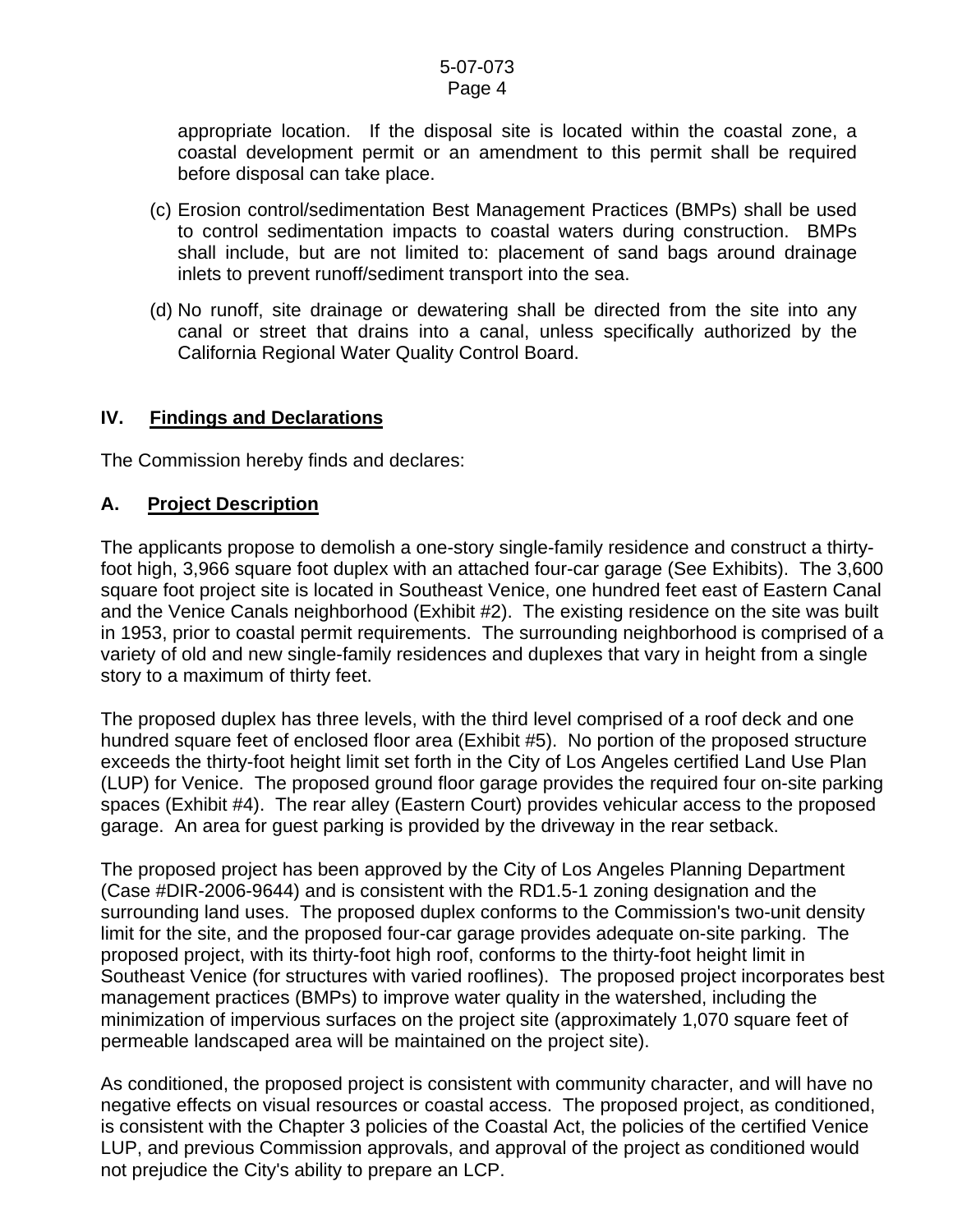# **B. Public Access**

As conditioned, the proposed development will not have any new adverse impact on public access to the coast or to nearby recreational facilities. Thus, as conditioned, the proposed development conforms with Sections 30210 through 30214, Sections 30220 through 30224, and 30252 of the Coastal Act.

# **C. Public Recreation**

The proposed development, as conditioned, does not interfere with public recreational use of coastal resources. The proposed development, as conditioned, protects coastal areas suited for recreational activities. Therefore, the Commission finds that the proposed development, as conditioned, is in conformity with Sections 30210 through 30214 and Sections 30220 through 30223 of the Coastal Act regarding the promotion of public recreational opportunities.

## **D. Marine Resources and Water Quality**

The proposed work will be occurring in a location where there is a potential for a discharge of polluted runoff from the project site into coastal waters. The storage or placement of construction material, debris, or waste in a location where it could be carried into coastal waters would result in an adverse effect on the marine environment. To reduce the potential for construction and post-construction related impacts on water quality, the Commission imposes special conditions requiring, but not limited to, the appropriate storage and handling of construction equipment and materials to minimize the potential of pollutants to enter coastal waters and for the use of on-going best management practices following construction. As conditioned, the Commission finds that the development conforms with Sections 30230 and 32031 of the Coastal Act.

# **E. Development**

The development is located within an existing developed area and, as conditioned, will be compatible with the character and scale of the surrounding area, has been designed to assure structural integrity, and will avoid cumulative adverse impacts on public access. Therefore, the Commission finds that the development, as conditioned, conforms with Sections 30250, 30251, 30252, 30253 and the public access provisions of the Coastal Act.

# **F. Local Coastal Program**

Coastal Act section 30604(a) states that, prior to certification of a local coastal program ("LCP"), a coastal development permit can only be issued upon a finding that the proposed development is in conformity with Chapter 3 of the Act and that the permitted development will not prejudice the ability of the local government to prepare an LCP that is in conformity with Chapter 3. The City of Los Angeles Land Use Plan (LUP) for Venice was effectively certified on June 14, 2001. As conditioned, the proposed development is consistent with Chapter 3 of the Coastal Act and with the certified Land Use Plan for the area. Approval of the project, as conditioned, will not prejudice the ability of the local government to prepare an LCP that is in conformity with the provisions of Chapter 3 of the Coastal Act.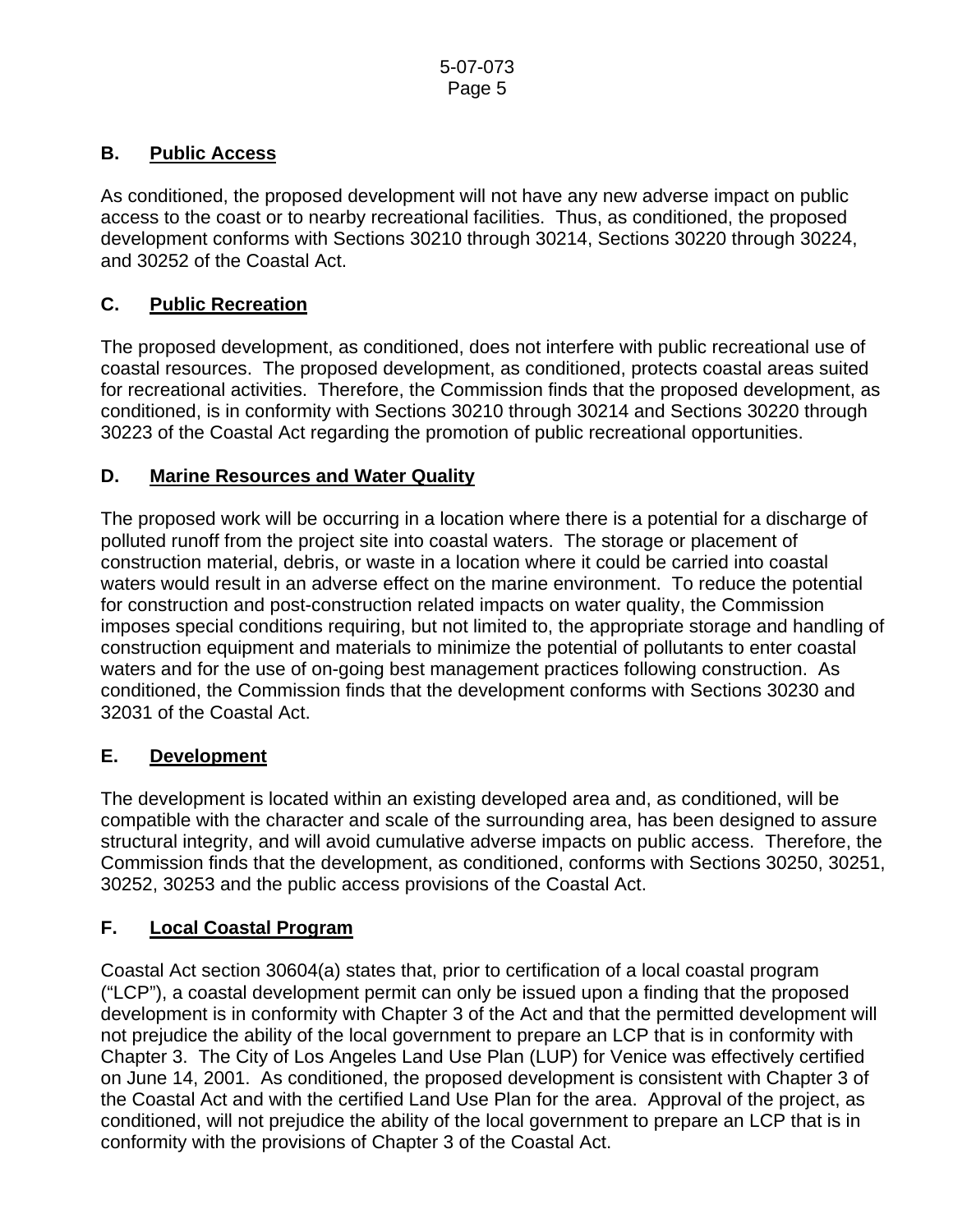# **G. California Environmental Quality Act (CEQA)**

As conditioned, there are no feasible alternatives or feasible mitigation measures available which would substantially lessen any significant adverse effect which the activity may have on the environment. Therefore, the Commission finds that the proposed project, as conditioned to mitigate the identified impacts, is the least environmentally damaging feasible alternative and can be found consistent with the requirements of the Coastal Act to conform to CEQA.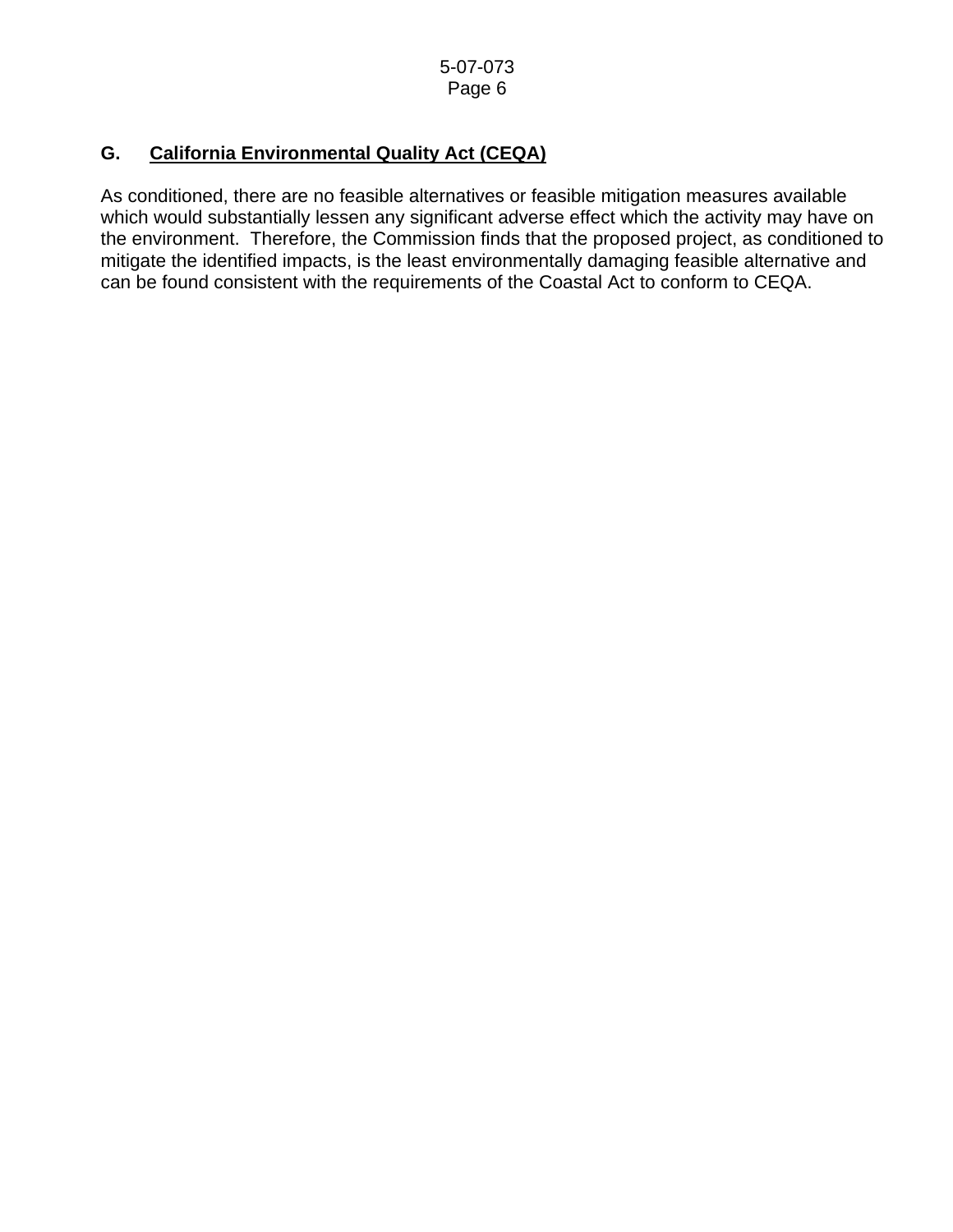

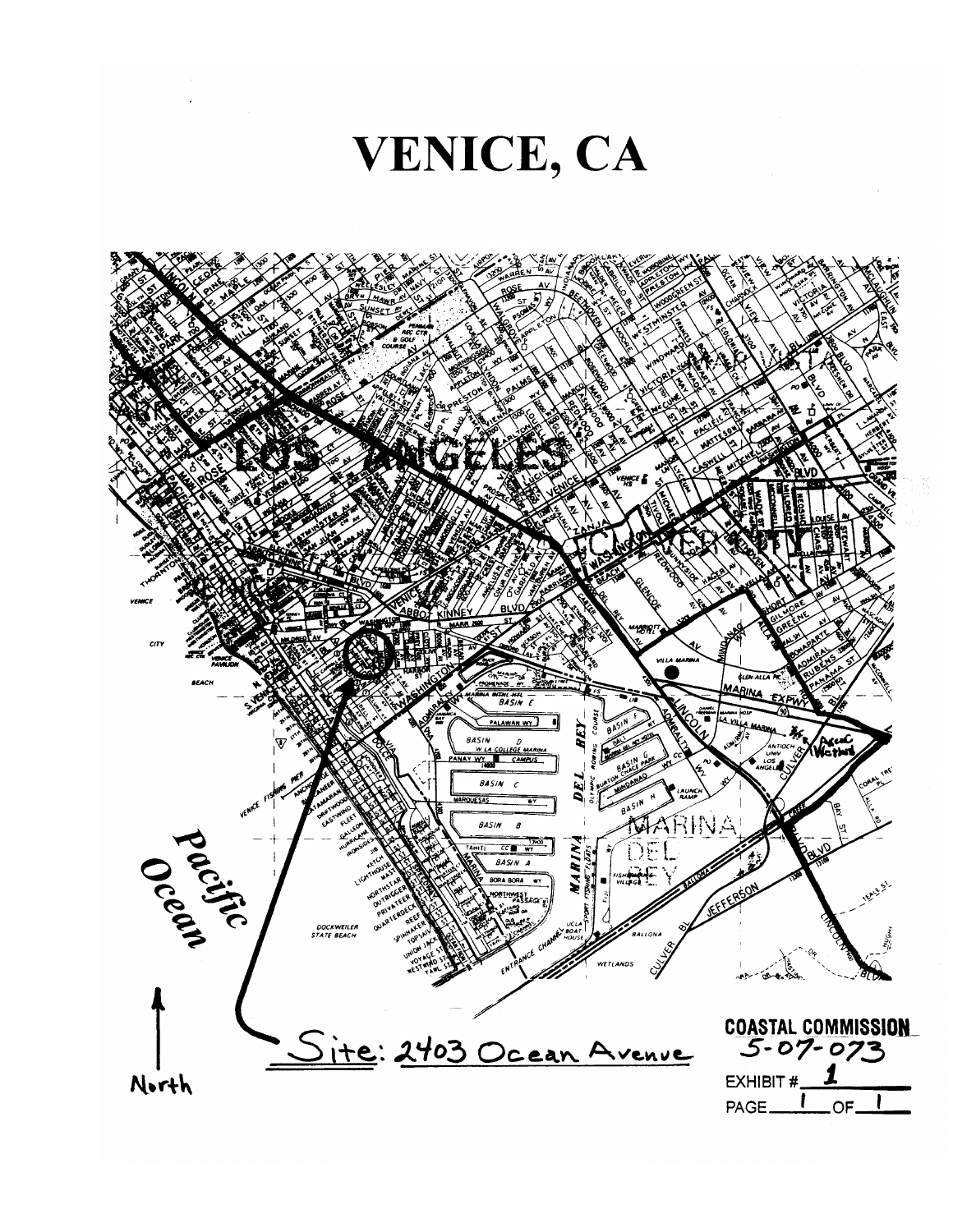



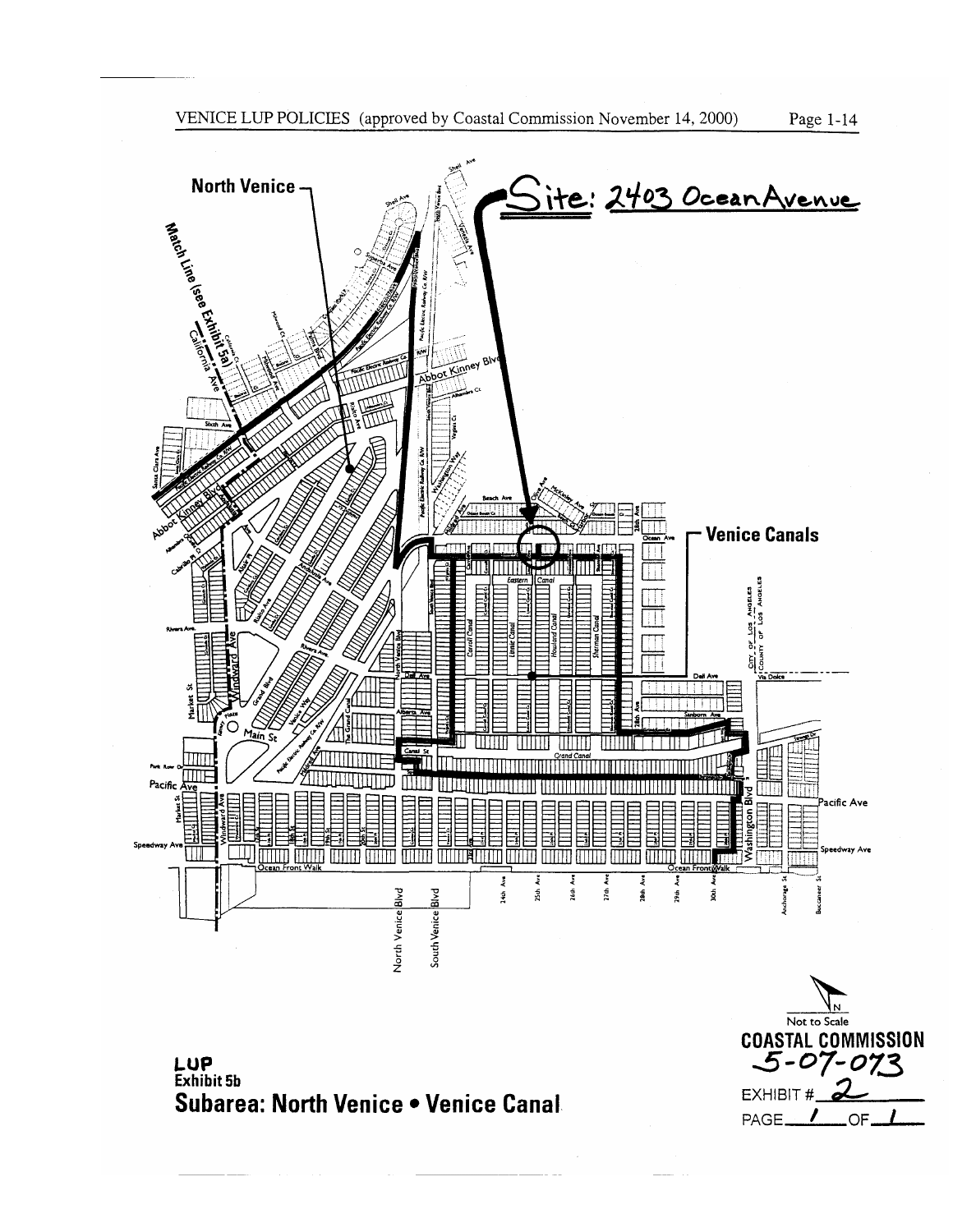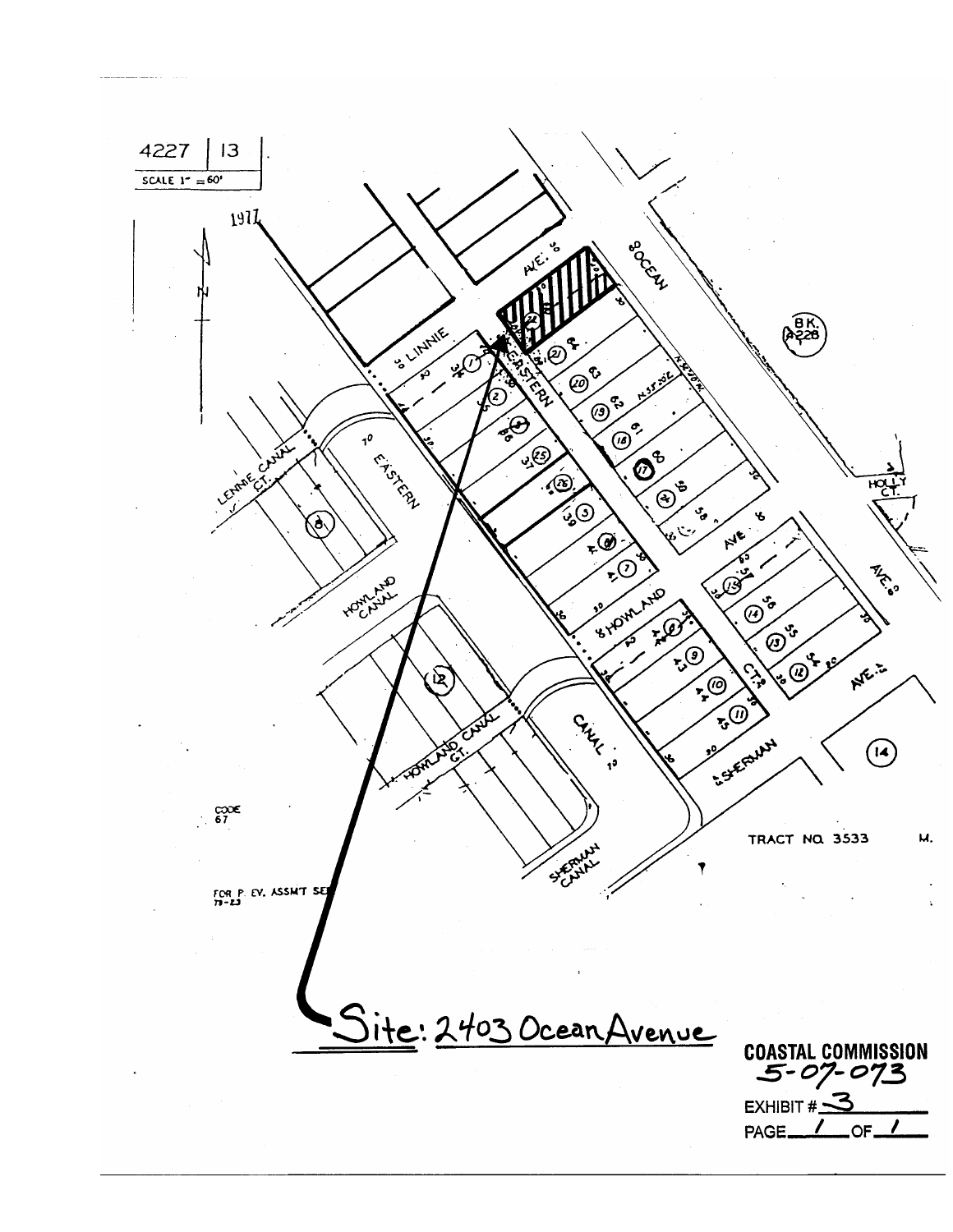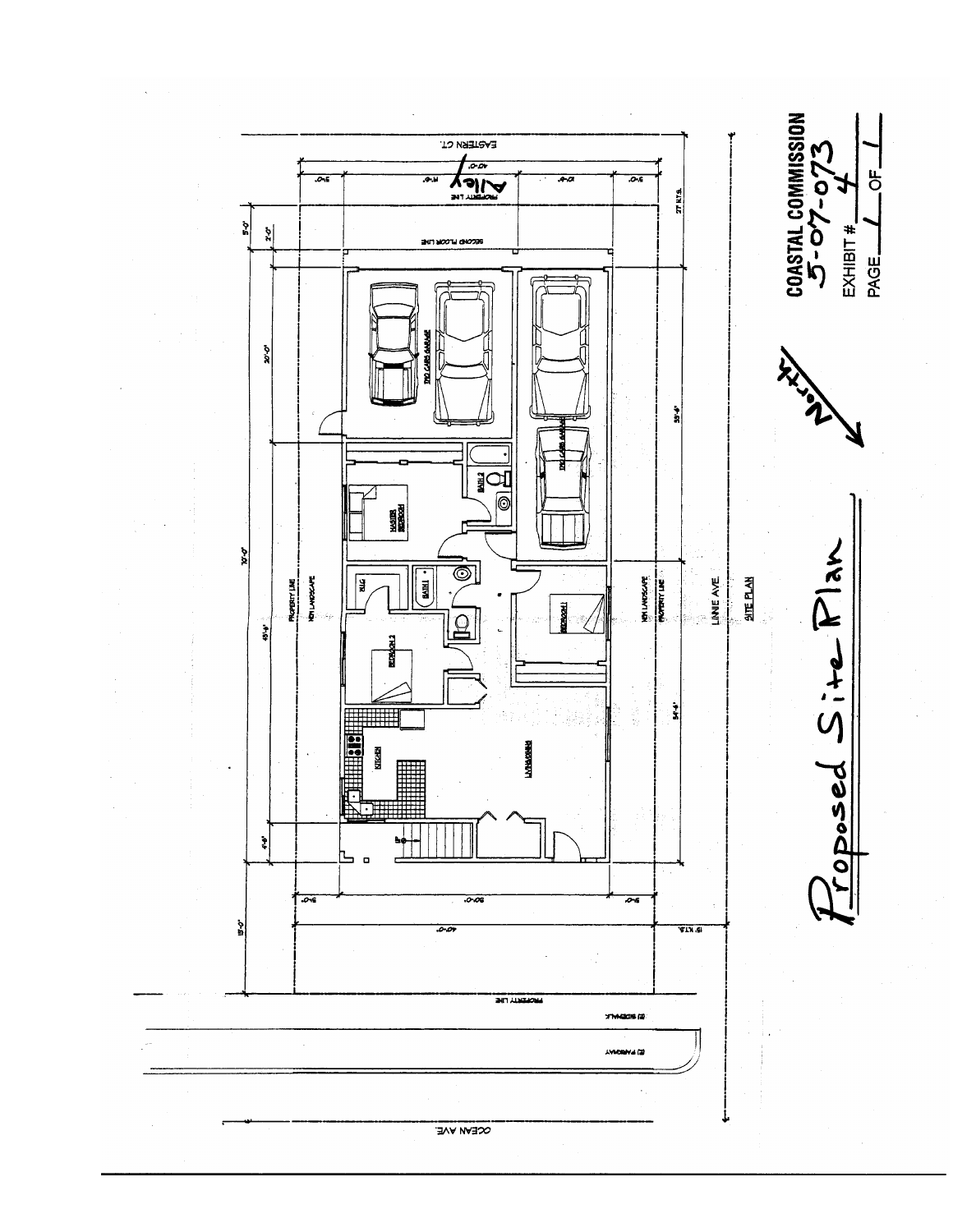